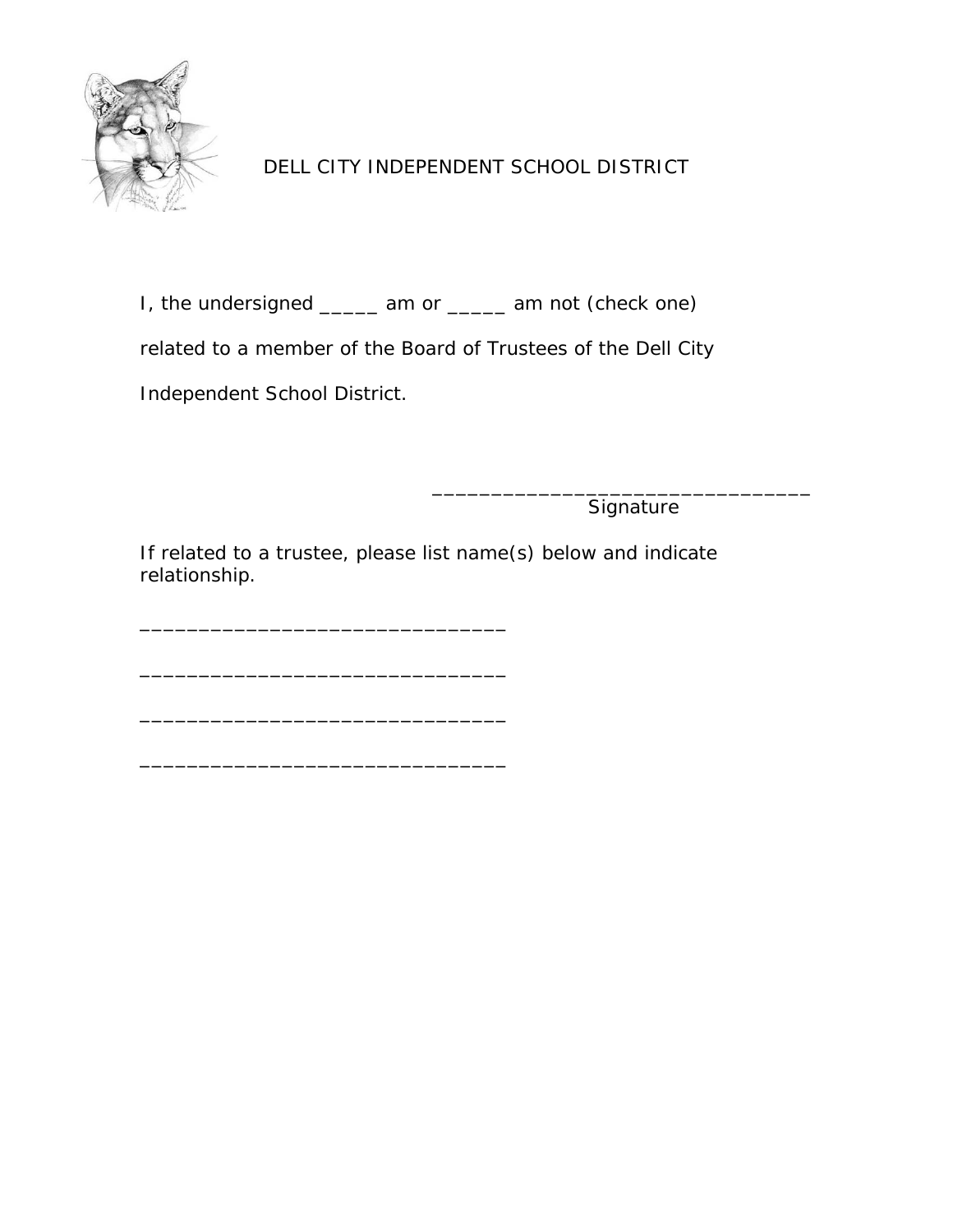

I, \_\_\_\_\_\_\_\_\_\_\_\_\_\_\_\_\_\_\_\_\_\_\_\_\_\_\_\_\_\_\_\_\_\_\_\_\_, (Please Print Your Name)

have received a copy of the Employee Handbook, and will read and follow the procedures and policies set forth in the Handbook.

\_\_\_\_\_\_\_\_\_\_\_\_\_\_\_\_\_\_\_\_\_\_\_\_\_\_\_\_\_\_\_\_\_\_\_\_\_\_\_\_\_\_

Employee Signature **Date** Date

\_\_\_\_\_\_\_\_\_\_\_\_\_\_\_\_\_\_\_\_\_\_\_\_\_\_\_\_\_\_\_\_\_\_\_\_\_\_\_\_\_\_

**Position or Title (Please Print)**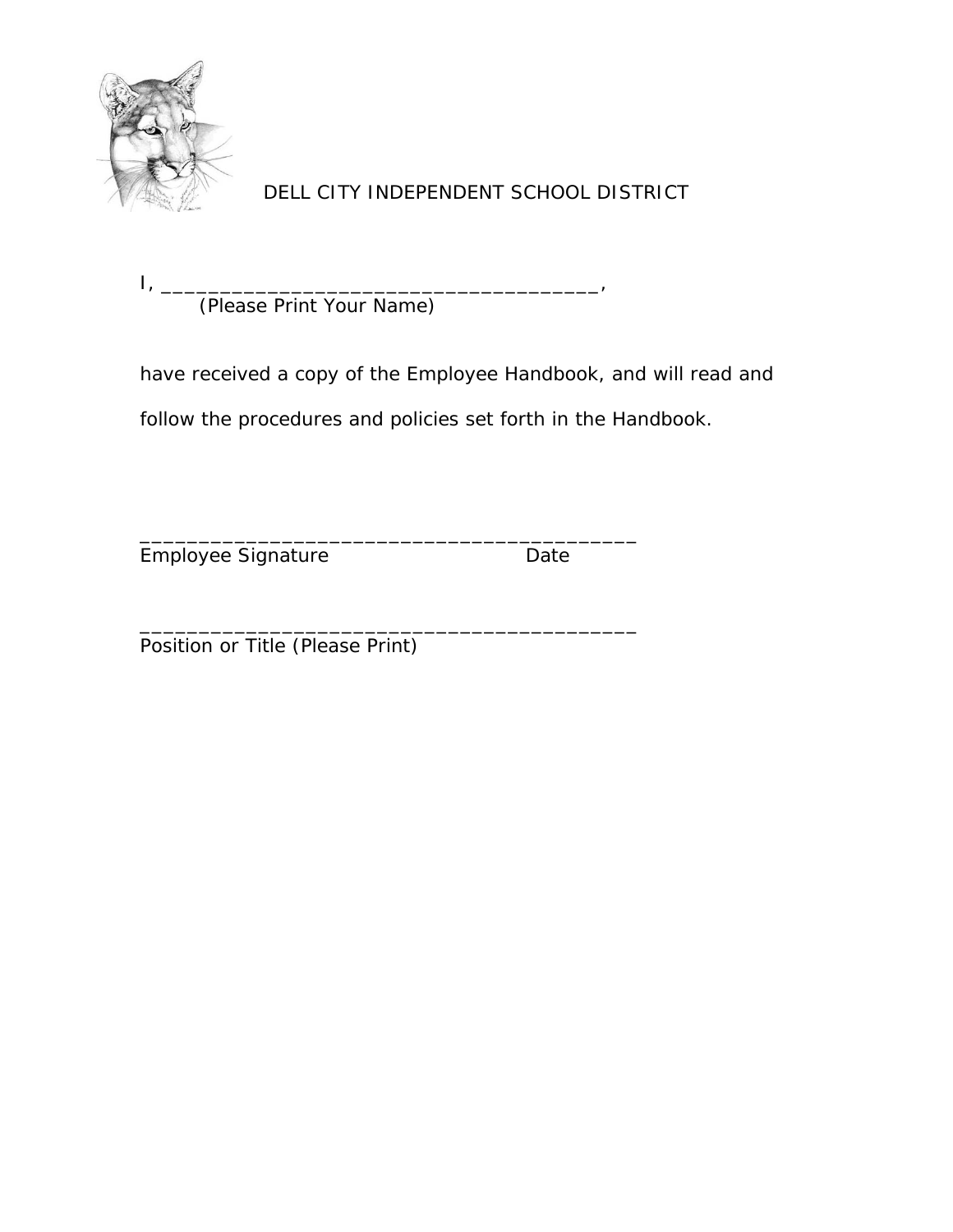

#### NOTICE TO EMPLOYEES REGARDING DRUG-FREE SCHOOLS AND STANDARD OF CONDUCT

The Dell City Independent School District clearly prohibits the unlawful possession, use, or distribution of illicit drugs, tobacco products, and alcohol on school premises or as part of any of its activities. Consequently, the district has established an employee Standard of Conduct. Compliance with this code of standards is mandatory, and disciplinary sanctions will be imposed on employees who violate the Standard Code.

Please review policies DH (LOCAL) and DI (EXHIBIT) found at:

http://www.tasb.org/policy/pol/private/115903/

\_\_\_\_\_\_\_\_\_\_\_\_\_\_\_\_\_\_\_\_\_\_\_\_\_\_\_\_\_\_\_\_\_\_\_\_\_\_\_\_\_\_

%%%%%%%%%%%%%%

I have read or will read and follow the district's notice regarding drugfree schools and the policy relating to Standards of Conduct. Violations of any policies, regulations, guidelines may result in disciplinary action, including termination of employment with the Dell City Independent School District and referral to appropriate law enforcement officials for prosecution.

Employee Signature **Date** Date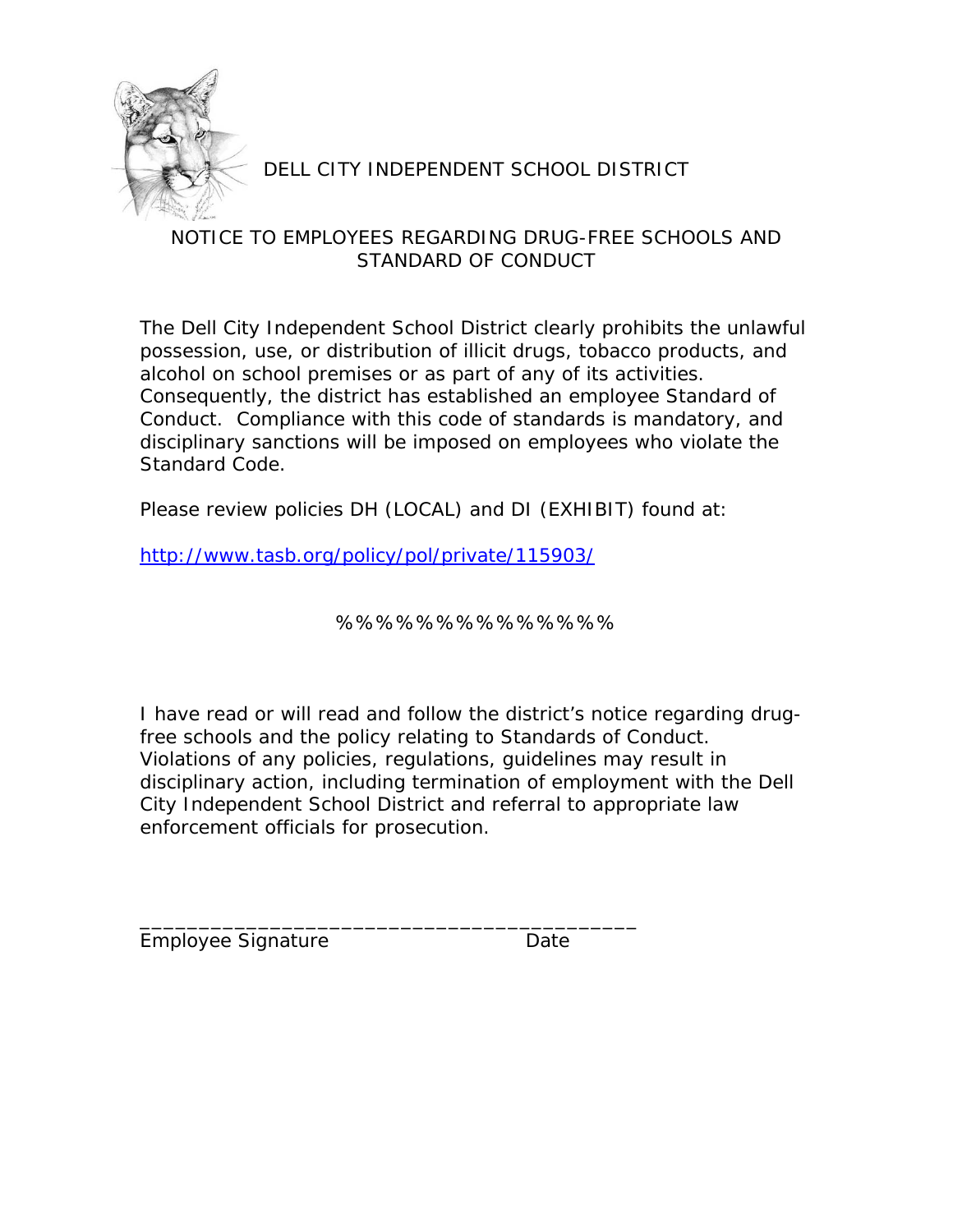

## ASBESTOS MANAGEMENT PROGRAM AND OCCUPANT INFORMATION RECORD ACKNOWLEDGING PRESENCE OF ASBESTOS

\_\_\_\_\_\_\_\_\_\_\_\_\_\_\_\_\_\_\_\_\_\_\_\_\_\_\_\_\_\_\_ \_\_\_\_\_\_\_\_\_\_\_\_\_\_\_\_\_\_

Name (Please Print) **Position** 

Receipt acknowledging that I have been informed of the presence of asbestos containing building materials in the following listed buildings owned/used by the Dell City Independent School District located at 110 North Main, Dell City, TX 79837

- Dell City Elementary School Building
- Dell City Jr./High School Building
- Administration Building
- Former Special Education Program Building/Head Start Building Classroom
- Former Migrant Program Building -Classroom
- Former Old Tax Office/Old Nurses Office Classroom

I further acknowledge that the information provided to me included the following:

- 1. The location of asbestos containing materials in which I might have access in the normal course of my presence in the building(s).
- 2. The health hazards presented by asbestos.
- 3. Appropriated behavior in the presence of asbestos containing materials which will prevent or reduce the potential hazard.
- 4. Notification procedures which I must follow in the event I observe a possible change in the condition of any of the asbestos containing materials.
- 5. Actions I must take in the event of an emergency which involves the asbestos containing material(s).

\_\_\_\_\_\_\_\_\_\_\_\_\_\_\_\_\_\_\_\_\_\_\_\_\_\_\_\_\_\_\_ \_\_\_\_\_\_\_\_\_\_\_\_\_\_\_\_\_\_

\_\_\_\_\_\_\_\_\_\_\_\_\_\_\_\_\_\_\_\_\_\_\_\_\_\_\_\_\_\_\_\_\_\_\_\_\_\_\_\_\_\_\_\_\_\_\_\_\_\_\_\_\_\_\_

My Signature Acknowledging the Above Date

Employed by (Company Name & Address if different than DCISD)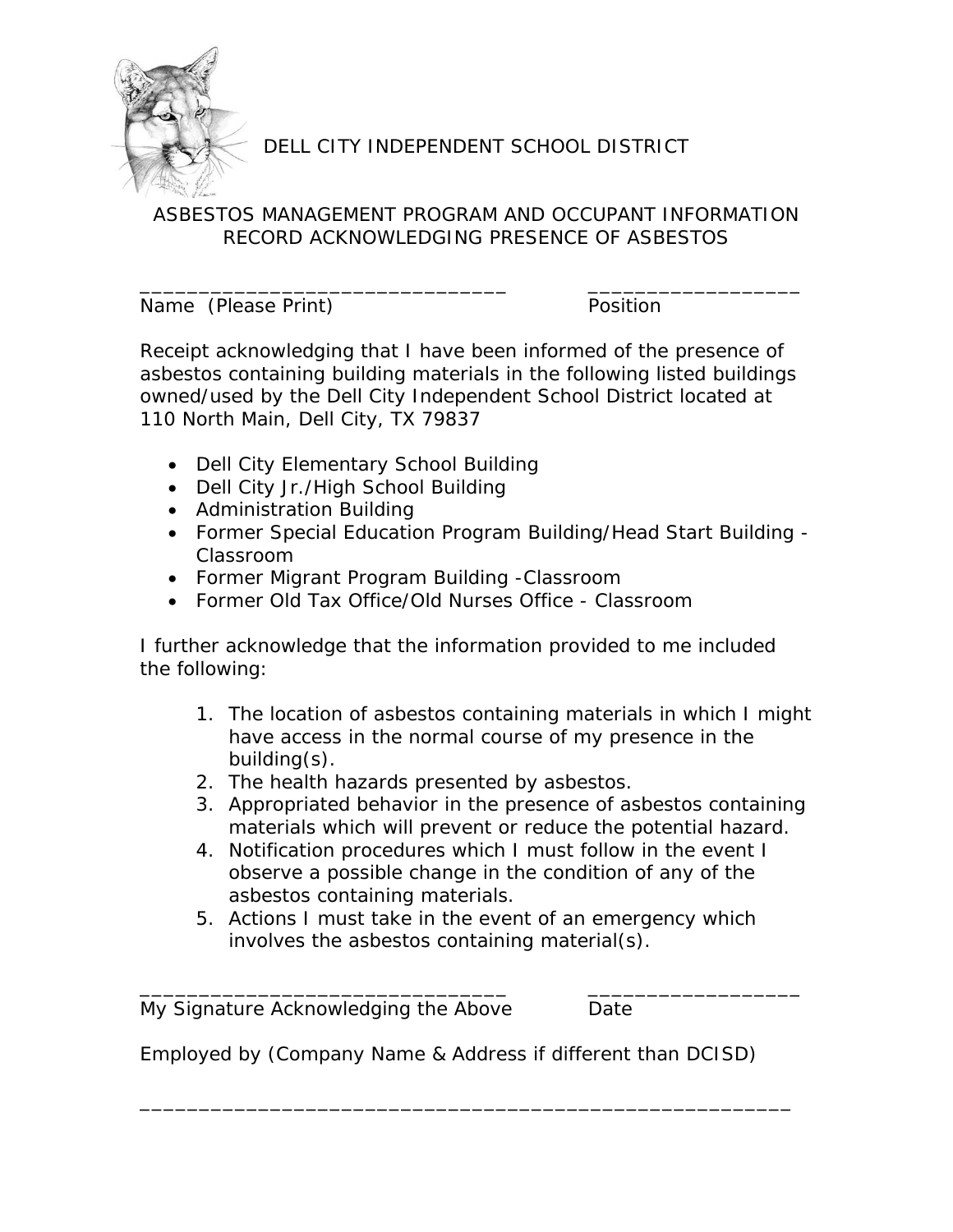

ELECTRONIC INFORMATION RESOURCE ACCEPTABLE USE POLICY SIGNATURE PAGE

### **DCISD Employee:**

I understand and will abide by the provisions and conditions of this contract. I understand that any violations of the acceptable use policy provisions may result in disciplinary action, the revoking of my user account, and appropriate legal action. I also agree to report any misuse of the information system to the District LAN/system administrator.

Misuse can come in many forms, but can be viewed as any message sent or received that indicate or suggest pornography, unethical or illegal solicitation, racism, sexism, inappropriate language, and other issues described in this contract. All the rules of conduct described in the District publication entitled **"Teacher Handbook"** apply when I am on the network.

**\_\_\_\_\_\_\_\_\_\_\_\_\_\_\_\_\_\_\_\_\_\_\_\_\_\_\_\_\_\_\_\_\_\_\_\_\_\_\_\_\_\_\_\_\_\_\_** 

### **User Name (please print):**

**User Signature:** 

**\_\_\_\_\_\_\_\_\_\_\_\_\_\_\_\_\_\_\_\_\_\_\_\_\_\_\_\_\_\_\_\_\_\_\_\_\_\_\_\_\_ Date: \_\_\_/\_\_\_/\_\_\_**